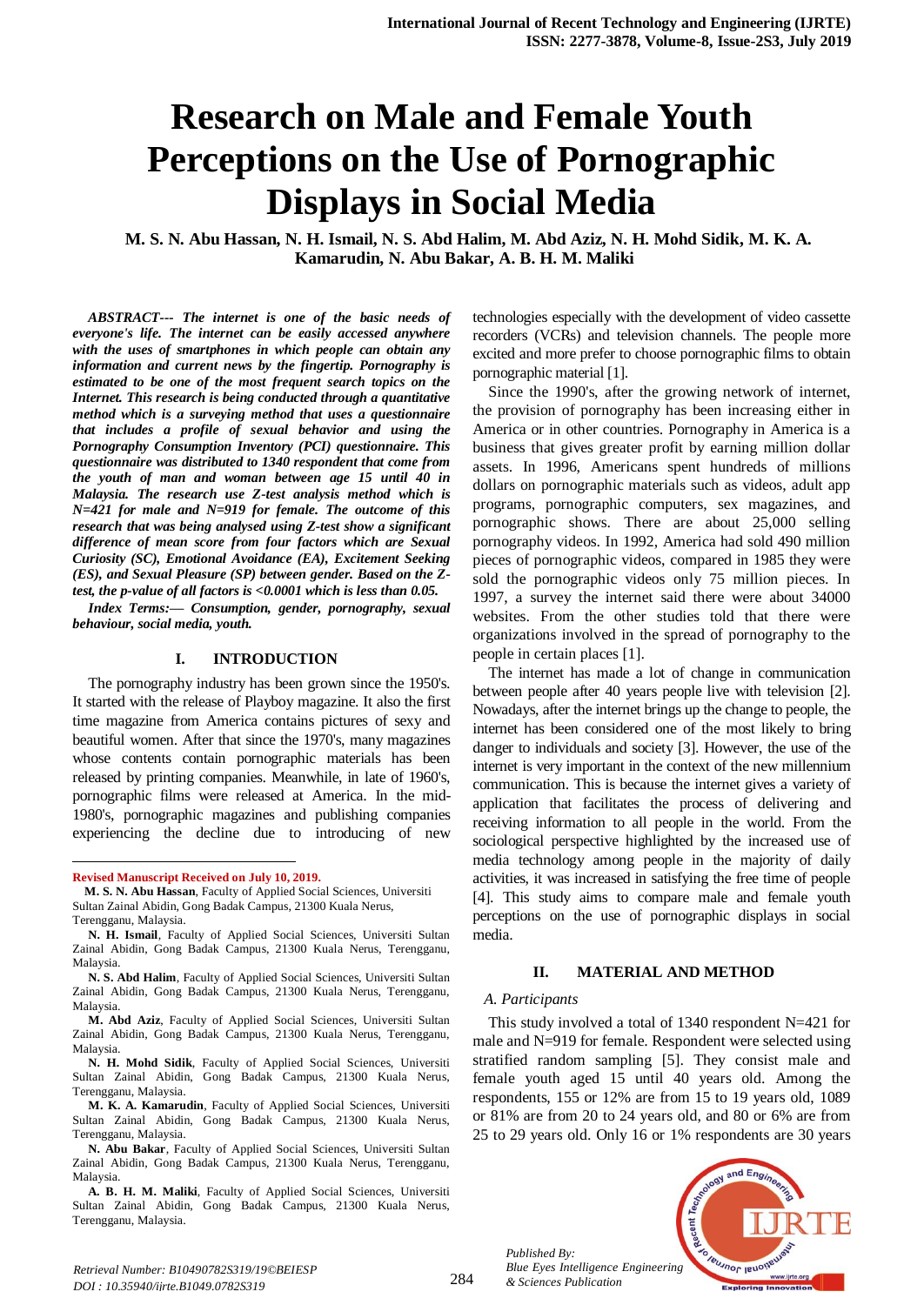## **RESEARCH ON MALE AND FEMALE YOUTH PERCEPTIONS ON THE USE OF PORNOGRAPHIC DISPLAYS IN SOCIAL MEDIA**

old and above. They are coming from the variety of state in Malaysia such as Terengganu, Kelantan, Selangor, Sabah, Sarawak, Perlis, Kedah, Pulau Pinang, Johor, Perak, Negeri Sembilan, Wilayah Persekutuan, Melaka, and Pahang.

## *B. Instrument*

Survey research is a descriptive approach being widely used in research to collect data and information obtained through questionnaires. This instrument is used to identify the addiction level of an individual toward pornography display in social media. The study procedure is carried out in accordance with the policies, rules, university and institute guidelines, and with participants' consent by anonymously completing demographic and early questionnaires pool items for PCI. This questionnaire consists of 2 parts namely A and B. Part A is about demographic information: gender, age, date of birth, marital status, lineage, religion, district, and state while in part B is about the use of pornography among people [5], [6].

# *C. Statistical Analysis*

Reprocessing data: A matrix set of youth contains 3452 matrices data (4 variables  $\times$  863 youth) were computed in this study. For matrices that have very small amounts of data lost  $($   $\sim$  3% $)$  than the overall data recorded, the nearest neighboring method can be used [7]-[9]. This method examines the distance between each point and its nearest point [10]. The nearest neighboring method is the simplest method, where th endpoint of the gap is used as an estimate of all missing values [11], [12]. In this study, the researcher used a Z-test analysis method. Z-test is one of the statistical tests that test hypotheses are approached with a normal distribution. According to centrally-bound theory, data with large sample sizes will be distributed normally. Therefore, Z-test can be used to test large sample data [13]. The number of samples 30 or more is considered a great example. In addition, Z-test is used to analyse the data for which variance is known. However, if population variance is unknown, sample variance cannot be used [14].

# **III. RESULTS AND DISCUSSION**

Table 1 showed the statistical use of pornography between sexes for factors Sexual Curiosity, Emotional Avoidance, Excitement Seeking and Sexual Pleasure including minimum, maximum and mean. Minimum for all factors is 1 while the maximum is 5. For Sexual Curiosity factor, the highest mean for the male is F4 variable (2.2898) and the lowest mean is F1 (2.2019) while the highest mean for the female is F4 variable (1.5462) and the lowest mean is at F13 (1.5049). For the Emotional Avoidance factor, the highest mean for the male is F2 (2.0476) and the lowest mean is F10 (1.9786) while the highest mean for the female is F2 (1.4113) and the lowest mean is F15 (1.2927). For the Excitement Seeking factor the highest mean for the male is F6 (2.1425) and the lowest mean is F5 (2.0903) while the highest mean for the female is F6 (1.3950) and lowest mean is F5 (1.3667). For the Sexual Pleasure factor, the highest mean for the male is F7 (2.0926) and the lowest mean is F14 (2.0523) while the highest mean for the female is F7 (1.3830) and the lowest mean is F14 (1.3101). Table 2 shows that there is a significant difference in sex to the

factor of pornographic use in social media when all the variable shows the p-value is <0.0001. The highest rate of difference for the Sexual Curiosity factor is F1 "I use it to learn more about a sexual activity" (0.6818). The highest rate of difference for the Emotional Avoidance factor is F15 "I use it to disconnect from unpleasant circumstances or situations I experience" (0.693). The highest rate of difference for the Excitement Seeking factor is F11 "It gives me a sense of excitement" (0.7476). The highest rate of difference for Sexual Pleasure is F14 "I use it to help me masturbate for a physical release" (0.7421). Some of the negative effects of pornography are tended against gender. For example, studies also show that not only are males involved in the use of pornography in social media, but women are also involved in the use of pornography. Negative effects on women involve a bad view of their selfesteem if involved with the use of pornography [15], [16]. Other studies have found that men watching sexual media are closely related to their sexual satisfaction, wanting to know about sexual depictions and their influence on the environment. For women, watching sex has a positive impact on married sexual satisfaction [17]. Gender differences here may be due to the negative impact of pornography on men's sexual impression and sexuality assessment of their own, while the use of pornography for women may help them understand their own physical form and are more likely to have sex with their partners rather than doing alone for the purpose of masturbation [18].

The mainstream in the perspective of feminism is to reject moral views and the views of conservatives. In this case, according to pornography feminism is not about sex but about power. Pornography reflects and strengthens the power of men and sexuality to portray women as sex objects, to satisfy the sexual satisfaction of men. A group of feminists supports restrictions on pornography, but some others do not. Feminism rejecting censorship of pornography expressed and believes that such rule will encourage the repressive attitude. According to this group, all forms of censorship would endanger women's equality. Table 1 showed that mean of usage on pornography display are a difference between male and female. Mean for male 2.0926 and female 1.3830. It is the highest value compare the other question. This shows that male is more likely to find the fun if they use pornography.

However, there are also among the users of this social networking site certainly has a high level of interest to interact in a virtual space, and it is in fact not caused by a sense of loneliness or feelings of shame and to eliminate emotional stress. Based on the results obtained in (Table 1), mean of emotional avoidance shows that young men are more prone to emotional stress factors to get rid of when they use pornography than female youth. With the advent of social networking is all-powerful, it occurs when individuals seek sexual satisfaction or meet the desires frequently or repeatedly [19]. This is because people want to feel the appreciation and enjoyment in doing sexual behavior such as sex, masturbation, watching pornography, erotic images,

*Published By: Blue Eyes Intelligence Engineering & Sciences Publication* 

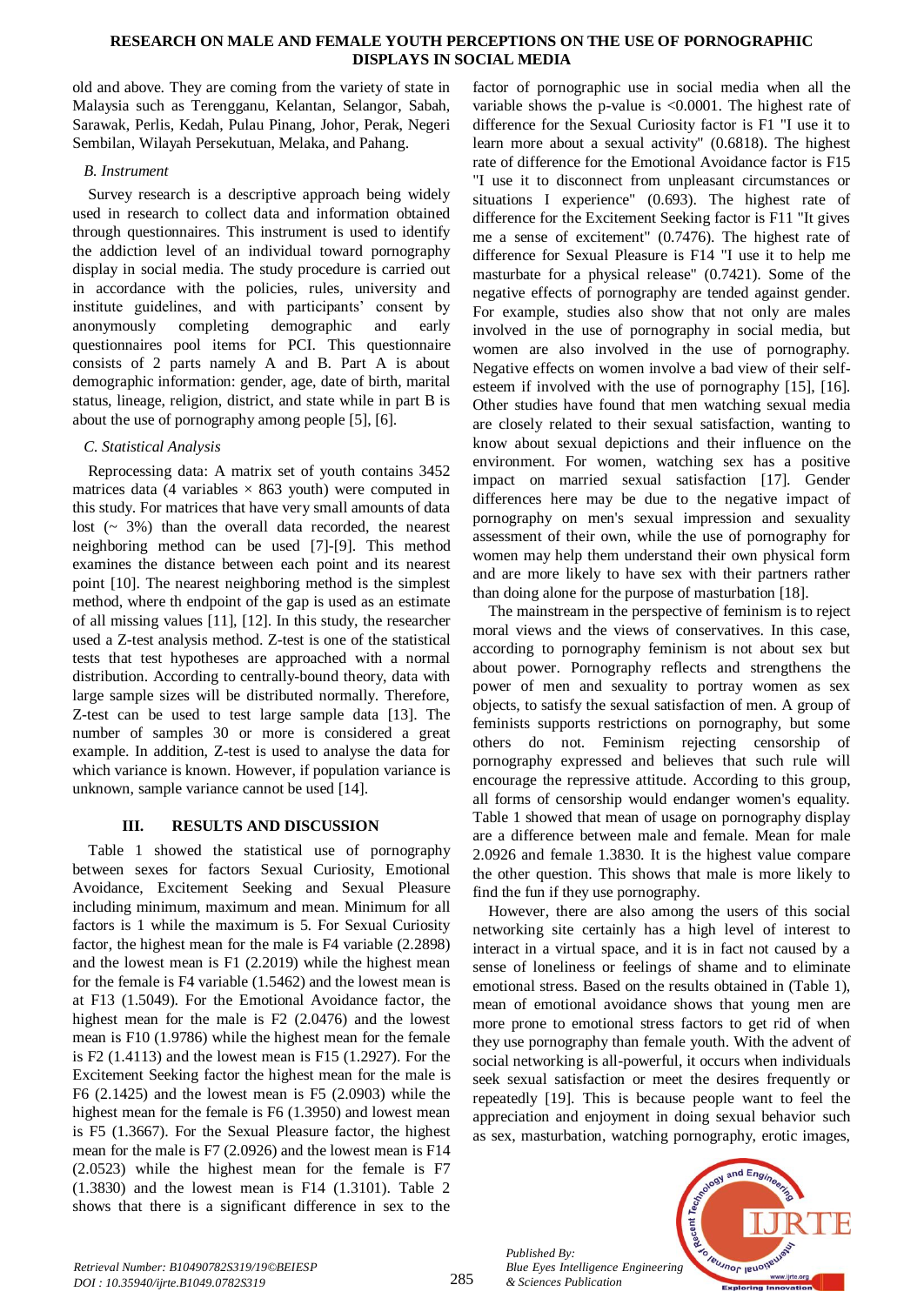read the obscene stories, and so as a result of instinct latent in themselves. As a result of the study found that sexual pleasure factor is more likely to be male than female youth based on the mean (Table 1). The issue involved, namely the display of pornography is certainly a negative thing because of indulgences, it is channeled through a wrong way of doing sexual behavior is not in proper condition but masturbation, premarital sex, watch videos and so on. This matter could have a negative impact that will be incurred as health problems, psychological problems such as depression, anxiety, and stress. Social relations for individuals who engage in sexual addiction may also be affected by the lack of confidence and lack of self-control. The younger generation is exposed to various forms of information coming from all over the world via the Internet. Information obtained in the form of literature, images and videos sometimes contain values that are contrary to the norms of the Eastern community.

|  | Table 1: Descriptive statistics on pornography display each variable variation between sexes |
|--|----------------------------------------------------------------------------------------------|
|  |                                                                                              |

| Variables                                                                                |      | Male              |      | Female            |  |
|------------------------------------------------------------------------------------------|------|-------------------|------|-------------------|--|
|                                                                                          |      | Std.<br>Deviation | Mean | Std.<br>Deviation |  |
| Factor 1: Sexual Curiosity                                                               |      |                   |      |                   |  |
| Q1: I use it to learn more about a sexual activity.                                      | 2.20 | 1.28              | 1.52 | 0.86              |  |
| Q4: I'm curious about what type of sex other people have.                                | 2.29 | 1.30              | 1.55 | 0.92              |  |
| Q8: I use it to expand my knowledge about sexual possibilities.                          | 2.24 | 1.34              | 1.53 | 0.96              |  |
| Q13: It fuels an interest I have to understand more about sex.                           | 2.18 | 1.33              | 1.50 | 0.93              |  |
| Factor 2: Emotional Avoidance                                                            |      |                   |      |                   |  |
| Q2: It provides an opportunity to be distracted from life's challenges.                  | 2.05 | 1.21              | 1.41 | 0.80              |  |
| Q3: I turn to it when I'm feeling down, sad, or lonely.                                  | 2.01 | 1.27              | 1.34 | 0.79              |  |
| Q10: I use it to change my mood when I am anxious, stressed or angry.                    | 1.98 | 1.24              | 1.34 | 0.80              |  |
| Q12: I use it to avoid feeling uncomfortable or unpleasant emotions.                     | 2.03 | 1.25              | 1.35 | 0.78              |  |
| Q15: I use it to disconnect from unpleasant circumstances or situations<br>I experience. | 1.99 | 1.29              | 1.29 | 0.76              |  |
| Factor 3: Excitement-Seeking                                                             |      |                   |      |                   |  |
| Q5: I use it to escape into a fantasy world.                                             | 2.09 | 1.32              | 1.37 | 0.84              |  |
| Q6: I use it to provide some novelty or variety in my life.                              | 2.14 | 1.34              | 1.40 | 0.85              |  |
| Q11: It gives me a sense of excitement.                                                  | 2.13 | 1.29              | 1.38 | 0.86              |  |
| Factor 4: Sexual Pleasure                                                                |      |                   |      |                   |  |
| Q7: I use it to sexually arouse myself.                                                  | 2.09 | 1.28              | 1.38 | 0.87              |  |
| Q9: I use it to feel physical pleasure.                                                  | 2.07 | 1.31              | 1.34 | 0.81              |  |
| Q14: I use it to help me masturbate for a physical release.                              | 2.05 | 1.30              | 1.31 | 0.79              |  |

#### **Table 2: Difference gender between the means in z-test for two independent samples**

| Variable                                                                              |        | p-Value  |
|---------------------------------------------------------------------------------------|--------|----------|
| Factor 1: Sexual Curiosity                                                            |        |          |
| Q1: I use it to learn more about a sexual activity.                                   | 0.6818 | < 0.0001 |
| Q4: I'm curious about what type of sex other people have.                             | 0.7435 | < 0.0001 |
| Q8: I use it to expand my knowledge about sexual possibilities.                       |        | < 0.0001 |
| Q13: It fuels an interest I have to understand more about sex.                        | 0.6756 | < 0.0001 |
| Factor 2: Emotional Avoidance                                                         |        |          |
| Q2: It provides an opportunity to be distracted from life's challenges.               |        | < 0.0001 |
| Q3: I turn to it when I'm feeling down, sad, or lonely.                               | 0.6687 | < 0.0001 |
| Q10: I use it to change my mood when I am anxious, stressed or angry.                 | 0.6402 | < 0.0001 |
| Q12: I use it to avoid feeling uncomfortable or unpleasant emotions.                  | 0.6815 | < 0.0001 |
| Q15: I use it to disconnect from unpleasant circumstances or situations I experience. |        | < 0.0001 |
| Factor 3: Excitement-Seeking                                                          |        |          |
| Q5: I use it to escape into a fantasy world.                                          | 0.7236 | < 0.0001 |
| Q6: I use it to provide some novelty or variety in my life.                           |        | < 0.0001 |
| Q11: It gives me a sense of excitement.                                               | 0.7476 | < 0.0001 |
| Factor 4: Sexual Pleasure                                                             |        |          |



*Published By:*

*& Sciences Publication*